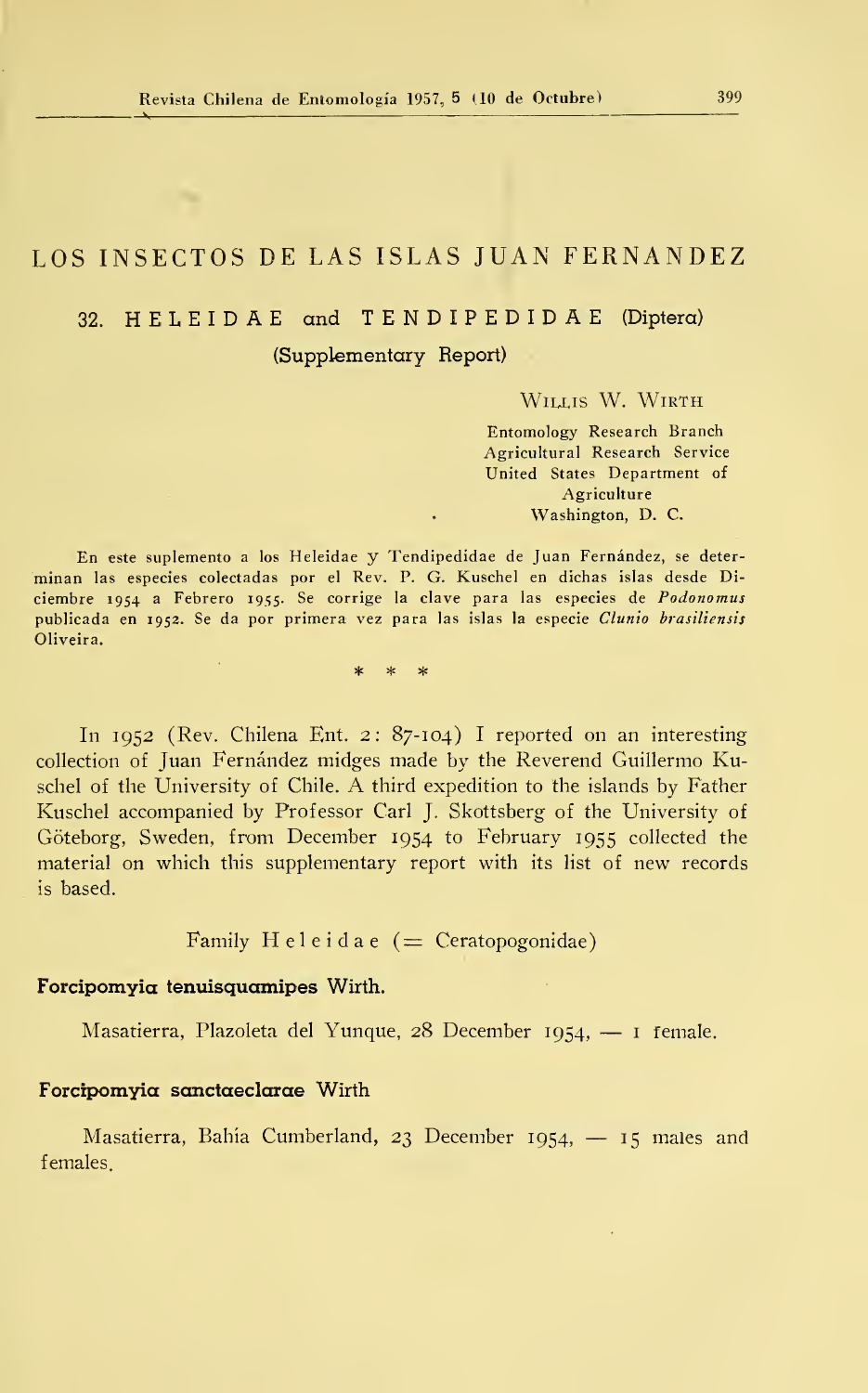Family Tendipedidae  $($  = Chironomidae) Subfamily Podonominae

Couplet <sup>2</sup> of the key to Podonomus species in my 1952 paper should be corrected to read as follows:

- 2. Cell <sup>R</sup><sup>1</sup> narrow, in middle not half as wide as basal width of cell <sup>R</sup><sup>5</sup>
- ; male dististyle without lobelike basal expansión , <sup>3</sup> Cell <sup>R</sup><sup>l</sup> broad, in middle at least as wide as basal width of celt <sup>R</sup><sup>5</sup> ; male dististyle with broad, lobelike basal expansión

nigrinus Edwards

## Podonomus nigrinus Edwards

Masafuera, La Correspondencia, 1150-1400 meters, 26-29 January  $1955, -146$  males and females.

## Podonomus kiefferi (Garrett)

Masafuera, La Correspondencia, 1150-I400 meters, 26-29 January  $1955, -1$  male.

## Podonomus kuscheli Wirth

Masafuera, La Correspondencia, 1150-1400 meters, 26-29 January  $1955, -7$  males and females.

Masafuera, Quebrada de las Casas, <sup>20</sup> January 1955, — <sup>1</sup> male. Masatierra, Juanahgo, <sup>200</sup> meters, <sup>11</sup> Juanary 1955, — <sup>1</sup> male.

## Podonomus acutus Wirth

Masafuera, La Correspondencia, <sup>1</sup> 150-1400 meters, 26-29 January 1955, — <sup>1</sup> male.

Subfamily Hydrobaeninae

#### Hydrobaenus (Limnophyes) íernandezensis Wirth

Masatierra, Juanango, 200 meters, 11 January 1955,  $-$  1 female.

## Hydrobaenus (Trichocladius) sp.

Masafuera, La Correspondencia, <sup>1</sup> 150-1400 meters, 26-29 January  $1955, -1$  male.